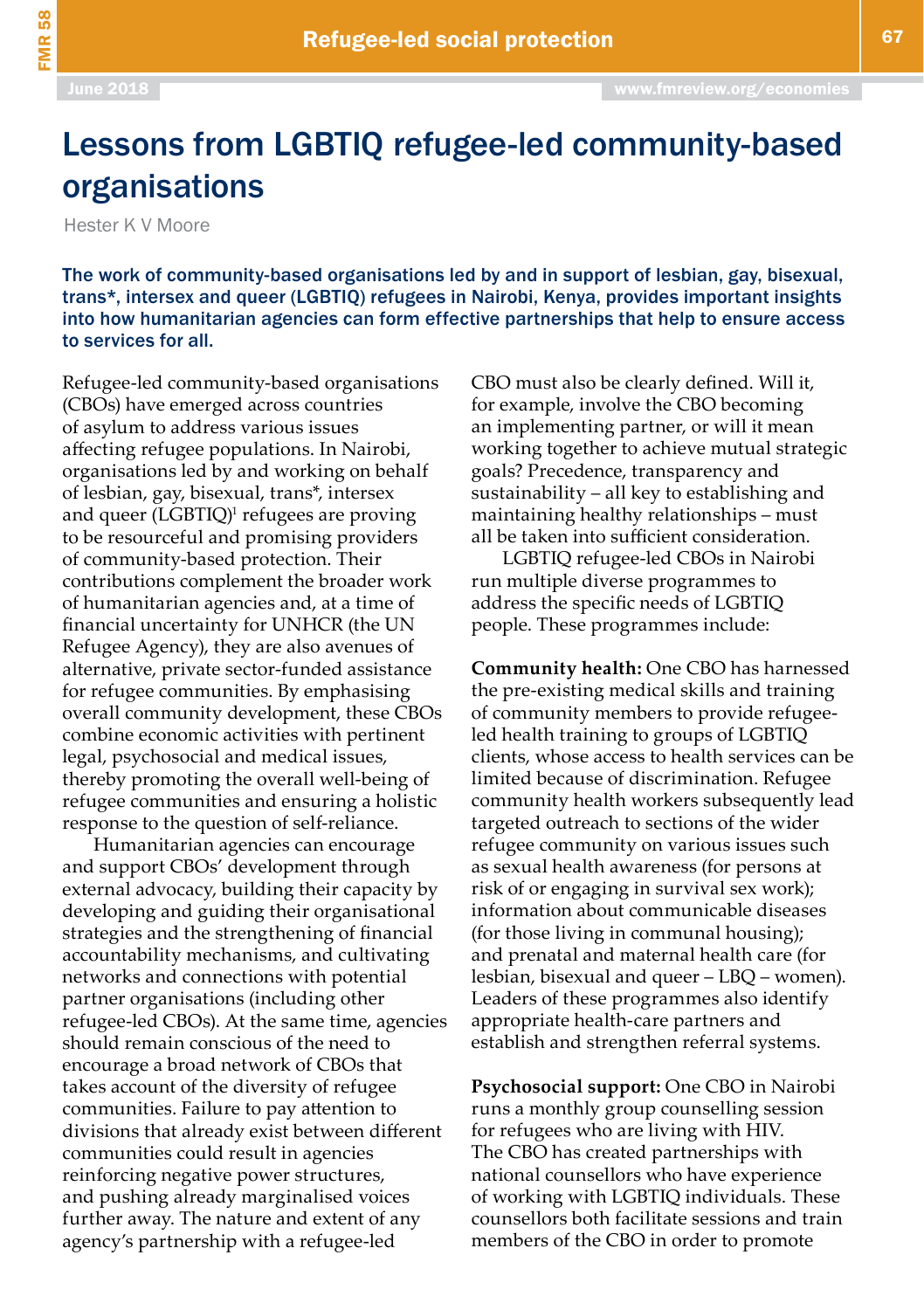programme sustainability. Another CBO seeks to mitigate the negative effects of social isolation among LGBTIQ refugees and encourage community development through a coaching programme that cultivates their sporting and artistic skills.

**Legal protection:** Given that physical security is an important issue for all LGBTIQ refugees, one CBO has partnered with a local community-based paralegal organisation that offers legal assistance to refugees in the form of accompaniment to police stations, paralegal training and emergency shelter and relocation.

**Livelihoods initiatives:** Empowering LGBTIQ refugees with livelihoods skills is a crucial part of a holistic protection strategy. Several CBOs are running livelihoods courses for LGBTIQ refugees, including in barbering, electronics and phone repairs, tailoring, bead and craft making and poultry farming.

Crucially, these initiatives draw upon LGBTIQ refugees' pre-existing skills and talents, sending a potent message to refugees that they are able to engage with agencies on their own terms, and take ownership of their issues. One refugee spoke of the effect:

*"If you build the capacity of the community to engage in these projects, they won't worry [as much] because they are receiving services from places other than humanitarian agencies."*

## **Humanitarian agencies: supporting LGBTIQ refugee-led CBOs**

One leader of a refugee-led LGBTIQ organisation suggested how agencies can better support these organisations:

*"The first step is acknowledging we are here. Why doesn't UNHCR act as a bridge between all CBOs – not only sexual orientation and gender identity [SOGI] groups but non-SOGI groups also? We expect more from agencies, in terms of support for our projects. Right now, what we want from UNHCR is not money but guidance. What we need is networks."*

The leader went on to suggest that UNHCR needs to formulate a long-term support strategy which should facilitate avenues between refugee communities and third parties – such as donor organisations – who support LGBTIQ initiatives. UNHCR's eventual role would be one of capacity building and overall mentorship of emerging CBOs.

In response to a survey about outstanding needs, three refugee-led LGBTIQ CBOs in Nairobi noted the need to develop longerterm strategies, including succession plans to ensure continuity of leadership. They also stated a need to develop overarching financial frameworks to guide programmes, business initiatives and projects, as well as to develop financial management procedures. Other needs were identified, including for: the development of monitoring and evaluation procedures for projects (procedures that are consistent with standards applied by other professional organisations); connecting and sharing best practices with other CBOs and humanitarian agencies; and guidance on reporting and grant writing.

Including refugee-led CBOs in professional networks is key for the development of these internal capacities. By drawing on and learning from the experiences of other established organisations, refugee-led CBOs can grow, be supported and potentially emerge as partners in the provision of services to refugee communities. UNHCR should balance the positive outcomes of this development with the need to preserve refugees' autonomy over their own initiatives. It should also consider carefully the question of financial support – particularly the potentially divisive effects of supporting some CBOs over others. The selection process for such financial support must be accessible and transparent, and take into account refugee communities' particular vulnerabilities. CBO leaders also require non-financial support, such as training and mentorship, to develop their potential.

Some LGBTIQ refugees believe that CBOs could also act as a bridge between their own marginalised communities and the wider refugee community: "Why don't we interact

FMR 58